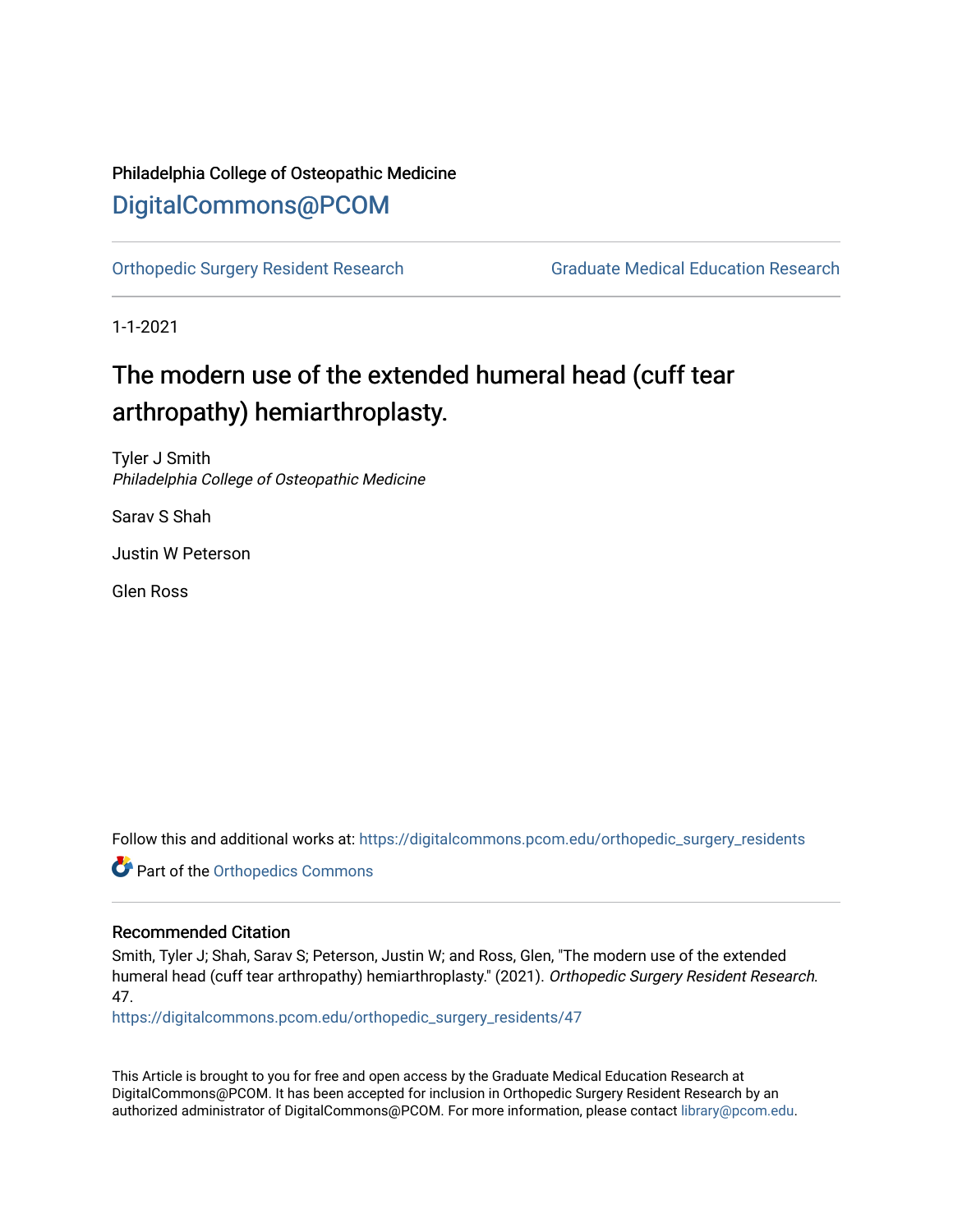ISES International  $5(2021)$   $142-148$  $142-148$ 

Contents lists available at ScienceDirect

# JSES International

journal homepage: [www.jsesinternational.org](http://www.jsesinternational.org)

# The modern use of the extended humeral head (cuff tear arthropathy) hemiarthroplasty



Tyler J. Smith, DO <sup>[a](#page-1-0)</sup>, Sarav S. Shah, MD <sup>[b](#page-1-1)</sup>, Justin W. Peterson, DO <sup>b</sup>, Glen Ross, MD <sup>b,[\\*](#page-1-2)</sup>

<span id="page-1-1"></span><span id="page-1-0"></span>a Department of Orthopedic Surgery, Philadelphia College of Osteopathic Medicine, Philadelphia, PA, USA b Department of Orthopedics & Sports Medicine, New England Baptist Hospital, Boston, MA, USA

### article info

Keywords: Rotator cuff tear arthropathy cuff tear arthropathy hemiarthroplasty extended humeral head hemiarthroplasty CTA hemiarthroplasty reverse shoulder arthroplasty Seebauer classification

Level of evidence: Narrative Review

Today, the treatment of osteoarthritis in the rotator cuff-deficient population is largely dominated by reverse shoulder arthroplasty (RSA). Despite the popularity of and increased familiarity with this procedure, the complication rate of RSA remains significant. An extended humeral head hemiarthroplasty may provide a less invasive alternative for select patients with cuff tear arthropathy (CTA) and preserved glenohumeral active elevation. With the indications for reverse arthroplasty expanding to younger patients, there are concerns about the longevity of this implant, as well as the associated revision burden. In the setting of failed RSA, the bone stock available for glenosphere baseplate fixation can be inadequate for reimplantation. The treatment strategies for complex shoulder deformities and failed RSA are limited by patient-specific issues, such as anatomy and risk factors. In this review, we discuss the potential role of extended humeral head hemiarthroplasty (CTA hemiarthroplasty) as a primary surgical option in select patients (1) who have preserved elevation  $> 90^{\circ}$ , (2) who have maintained stability (intact coracoacromial ligament), and (3) who desire to circumvent the complications associated with RSA. Furthermore, CTA hemiarthroplasty may be used for severe glenoid erosion, for a fragmented acromion, and in the revision setting for failed RSA aimed at a reliable salvage procedure.

© 2020 The Authors. Published by Elsevier Inc. on behalf of American Shoulder and Elbow Surgeons. This is an open access article under the CC BY-NC-ND license [\(http://creativecommons.org/licenses/by](http://creativecommons.org/licenses/by-nc-nd/4.0/)[nc-nd/4.0/](http://creativecommons.org/licenses/by-nc-nd/4.0/)).

The first description of rotator cuff tear arthropathy (CTA) dates back to 1853, and in 1983, Dr. Neer formulated the term. $2,33$  $2,33$  $2,33$  Neer et  $al^{33}$  $al^{33}$  $al^{33}$  described a pathologic cascade of both mechanical and "nutritional" factors that ultimately result in osteopenia, osseous erosion, and muscular imbalance of the shoulder. The term CTA represents a wide spectrum of pathology but typically features rotator cuff insufficiency, superior migration of the humeral head, and glenohumeral degenerative changes.<sup>14</sup> Today, the treatment of CTA is largely addressed by reverse shoulder arthroplasty (RSA), which accounts for nearly half of all shoulder arthroplasties performed today. $36$  Despite the popularity and increased familiarity with this procedure, the complication rate of RSA remains concerning.<sup>[1,6,9,22,43](#page-7-0)</sup> Zumstein et al<sup>[43](#page-7-0)</sup> performed a systematic review of RSA and found the global rates of problems, complications, reoperations, and revisions to be 44%, 24%, 3.5%, and 10%, respectively. With the indications for reverse arthroplasty expanding to a larger group of patients, there are also concerns regarding the

longevity of this implant and the associated revision bur-den.<sup>[15](#page-7-0)–[17,23,30](#page-7-0),[43](#page-7-0)</sup> In the setting of failed RSA, the bone stock available for glenosphere baseplate fixation may be inadequate for reimplantation. $^{23}$  $^{23}$  $^{23}$  In this review, we discuss the role of the CTA hemiarthroplasty both as a primary surgical option and in the revision or salvage setting.

Neer was among the first authors to describe the pathogenesis of CTA. Chronic full-thickness rotator cuff tears and/or rotator cuff atrophy lead to a loss of the normal muscular force coupling that occurs in the coronal and transverse planes of the shoulder.<sup>[39](#page-7-0)</sup> The rotator cuff musculature, when intact, compresses the humeral head against the glenoid, and it is responsible for concentric rotation during range of motion. Over time, the loss of native shoulder mechanics results in unopposed deltoid firing, humeral head elevation, degenerative changes, and the formation of a fixed glenohumeral-acromial joint.<sup>[3,33](#page-7-0)</sup> The humeral tuberosities become eroded and "femoralized" while the undersurface of the acromion is "acetabularized," resulting in a stable ball-and-socket articulation.[3](#page-7-0),[33](#page-7-0) Biological factors associated with CTA include alterations in cartilage and joint fluid glycosaminoglycan content, changes in fluid pressure, and recurrent effusions.<sup>33</sup>

CTA is primarily seen in female individuals, typically in the seventh decade of life, with large or massive rotator cuff tears or

<https://doi.org/10.1016/j.jseint.2020.09.011>



This narrative review is exempt from institutional review board approval.

<span id="page-1-2"></span><sup>\*</sup> Corresponding author: Glen Ross, MD, Department of Orthopedics & Sports Medicine, New England Baptist Hospital, 125 Parker Hill Ave, Boston, MA 02120, USA.

E-mail address: [Ross2ortho@aol.com](mailto:Ross2ortho@aol.com) (G. Ross).

<sup>2666-6383/</sup>© 2020 The Authors. Published by Elsevier Inc. on behalf of American Shoulder and Elbow Surgeons. This is an open access article under the CC BY-NC-ND license [\(http://creativecommons.org/licenses/by-nc-nd/4.0/](http://creativecommons.org/licenses/by-nc-nd/4.0/)).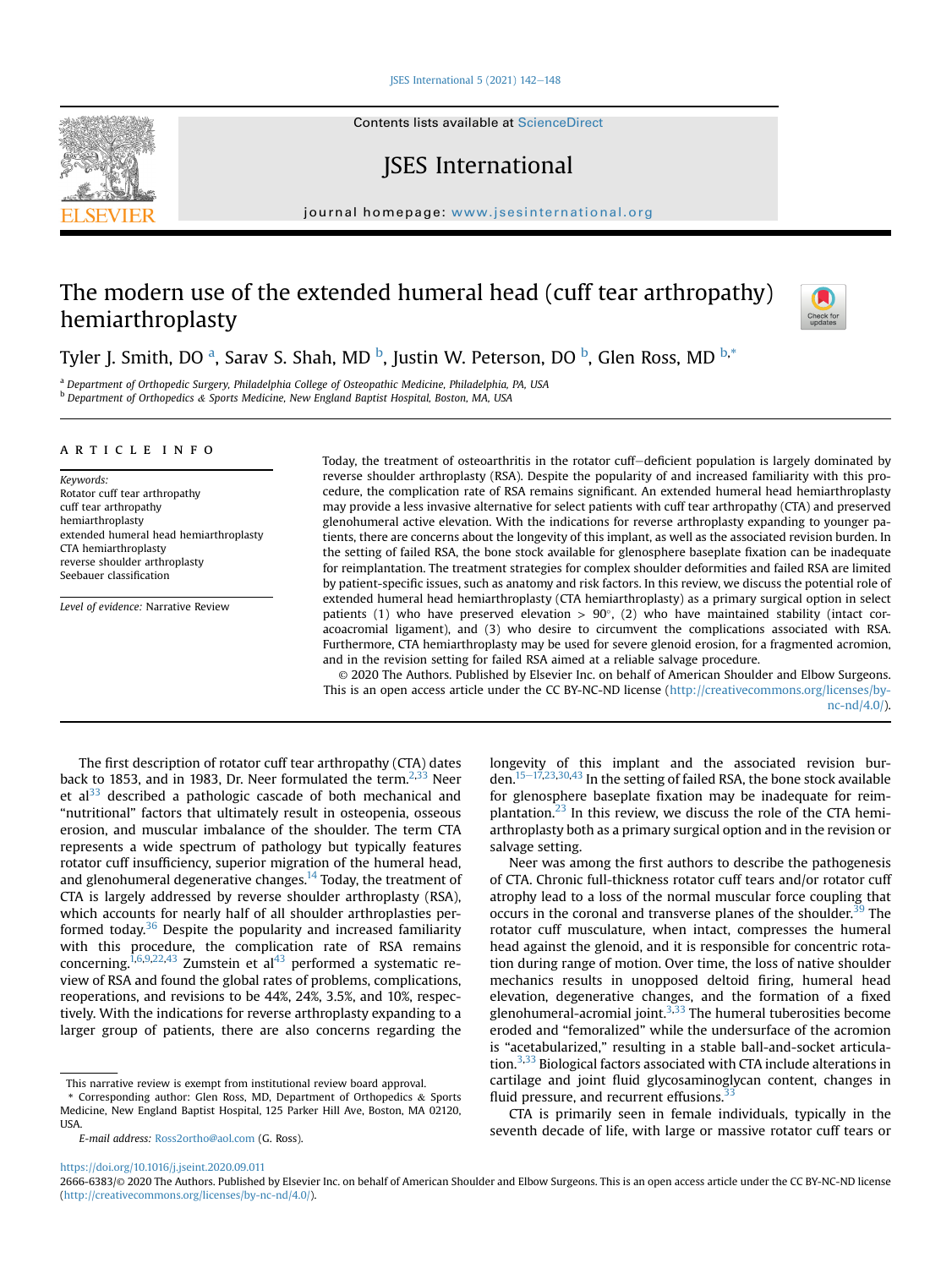rotator cuff atrophy. Other risk factors include patients in whom the dominant extremity is affected, those with rheumatoid arthritis, those with crystalline arthropathy, those receiving anticoagulation, or those with bleeding dyscrasias.<sup>[14,33](#page-7-0),[41](#page-7-0)</sup> The Seebauer classification describes the radiographic progression of CTA, which results in decentralization of the center of rotation, a loss of joint stability, glenoid erosion, and anterosuperior humeral head escape [\(Table I\)](#page-2-0). In type IA, the head remains centered on the glenoid; in type IB, the head migrates medially in relation to the glenoid; in type IIA, the humeral head migrates superiorly but remains stabilized by the coracoacromial (CA) arch; and in type IIB, the CA arch is incompetent and the head experiences anterosuperior escape. Type IIB disease represents severe, end-stage disease. Over time, attritional destruction of the glenohumeral joint stability and nonphysiological mechanics result in pain, loss of function, and often, pseudoparalysis.<sup>[41](#page-7-0)</sup>

# Historical treatment

The use of shoulder arthroplasty remained rare until the development of the Neer I hemiarthroplasty in 1955. Neer<sup>32</sup> reported pain resolution in 11 of 12 patients with hemiarthroplasty after proximal humeral fractures. In 1974, Neer $^{31}$  expanded the use of his hemiarthroplasty to treatment of glenohumeral osteoarthritis, reporting excellent or satisfactory outcomes in 40 of 44 patients. Total shoulder arthroplasty (TSA) was implemented for the treatment of CTA in the 1970s. Authors hypothesized that the presence of a glenoid component may provide additional stability and prevent superior humeral migration. This was later shown to result in glenoid loading, as well as early loosening, known as the "rocking-horse phenomenon."<sup>[21](#page-7-0)</sup> Attempts at constrained TSA designs were associated with high complication and failure rates. $20$ Because of the poor outcomes of TSA in patients without a functional rotator cuff, Neer et al $^{31,33,34}$  $^{31,33,34}$  $^{31,33,34}$  and other authors $^{21}$  $^{21}$  $^{21}$  suggested hemiarthroplasty as the primary management for CTA. Shoulder hemiarthroplasty provided satisfactory improvement in pain;

<span id="page-2-0"></span>Table I

Seebauer classification of cuff tear arthropathy, as described by Visotsky et al, $41$ detailing degree of superior humeral migration and destabilization from center of rotation

| IA: centered, stable                                        |
|-------------------------------------------------------------|
| Minimal superior migration of HH                            |
| Intact anterior restraints                                  |
| Dynamic joint stability                                     |
| "Acetabularization" of CA arch with contained HH            |
| "Femoralization" of HH                                      |
| IB: centered, medialized                                    |
| Minimal superior migration of HH                            |
| Intact anterior restraints                                  |
| Compensated dynamic joint stability                         |
| Acetabularization of CA arch with contained HH              |
| Femoralization of HH                                        |
| Medial erosion of glenoid                                   |
| IIA: decentered, limited stability                          |
| Superior migration of HH                                    |
| Compromised anterior restraints                             |
| Insufficient dynamic joint stability                        |
| Acetabularization of CA arch with minimal containment of HH |
| Femoralization of HH                                        |
| IIB: decentered, unstable                                   |
| Superior migration of HH                                    |
| Incompetent anterior restraints                             |
| Absent dynamic joint stabilization                          |
| No stabilization by CA arch                                 |
| Femoralization of HH                                        |
| Anterosuperior escape                                       |

HH, humeral head; CA, coracoacromial.

however, functional results were less predictable, with only modest improvements in strength and range of motion.  $4,5,28,31,33,34$  $4,5,28,31,33,34$  $4,5,28,31,33,34$  $4,5,28,31,33,34$  $4,5,28,31,33,34$  Other concerns with the use of traditional hemiarthroplasty in rotator cuff arthropathy are CA arch erosion and superior humeral escape.

# Reverse shoulder arthroplasty

Early reverse ball-and-socket designs were developed in the 1970s after surgeons recognized the complications of using TSA in CTA yet were not satisfied with the modest functional improve-ments seen with hemiarthroplasty.<sup>[20](#page-7-0)</sup> The Grammont-style prosthesis was developed in the 1980s with 2 critical design concepts: (1) lowering the humerus and (2) medializing the center of rotation. These 2 factors create a biomechanical advantage of the deltoid by allowing greater deltoid tension, as well as functional strength, while reducing the torque of the glenosphere and the risk of loosening.[20](#page-7-0) The Grammont prosthesis provided the foundation for current RSA designs. In 2014, RSA bypassed TSA as the most common form of shoulder arthroplasty, accounting for 46% of all cases[.36](#page-7-0) RSA is indicated for all forms of stable and unstable CTA (including Seebauer type IIB disease), improves pain, restores function, and has a high patient satisfaction rate. $6,22,35$  $6,22,35$  However, the complication rates of RSA remain high. $1,6,43$  $1,6,43$  $1,6,43$  In addition, there are concerns regarding the use of RSA in younger patients and patients with glenohumeral bone stock deficiencies.<sup>[15,16](#page-7-0)</sup> For these reasons, investigators have continued to explore other designs.

# Design and technique: restoration of deltoid tension

The extended humeral head hemiarthroplasty, also known as the CTA hemiarthroplasty, was first described in 2004.<sup>[7,41](#page-7-0)</sup> Surgeons noticed that traditional hemiarthroplasty provided reliable pain relief at rest but pain returned with abduction and external rotation owing to impingement of the humerus on the acromion. The CTA prosthesis was developed to increase the surface contact between bone and the oversized prosthesis, minimizing impingement and frictional forces. The design includes an oversized humeral head that covers the greater tuberosity of the humerus ([Fig. 1](#page-3-0)).<sup>[7](#page-7-0)</sup> In addition, a large medial offset increases the moment arm of the deltoid, reduces deltoid strain, and decreases acromiohumeral contact forces by  $54\%^{26}$  $54\%^{26}$  $54\%^{26}$ 

Although the biomechanics of the CTA prosthesis reduces the risk of superior escape seen with traditional hemiarthroplasty, the CA arch and an intact subscapularis are restraints to prosthesis escape. In the setting of an intact CA ligament, the prosthesis works to restore tension in the deltoid. Over time, the prosthesis centers in the glenoid and in a remodeled CA arch, conforming to the prosthesis. There are several steps in the surgical technique performed to maximize the functional design and stability of the CTA hemiarthroplasty. A standard deltopectoral approach is used, and during dissection, the anterior soft-tissue structures, clavipectoral fascia, and CA ligament are preserved. The subscapularis muscle is identified and mobilized, and if the biceps tendon is present, we prefer to perform a tenotomy as it may contribute to anterior pain. Special attention is paid to the location of the humeral head resection. To restore tension in the deltoid, lost as a result of the superior migration, we prefer a resection at the lower anatomic neck. The height of the selected prosthesis is superior to the described anatomic landmarks used for traditional hemiarthroplasty. $40$  In the revision setting or when landmarks are deficient, the Gothic arch sign may be used. $25$  By use of sizing templates, the curvature of the resected humeral head is matched. The diameter of curvature of the humeral articular surface is measured so that the corresponding prosthetic humeral head may be used. Deltoid tension may also be affected by the presence of a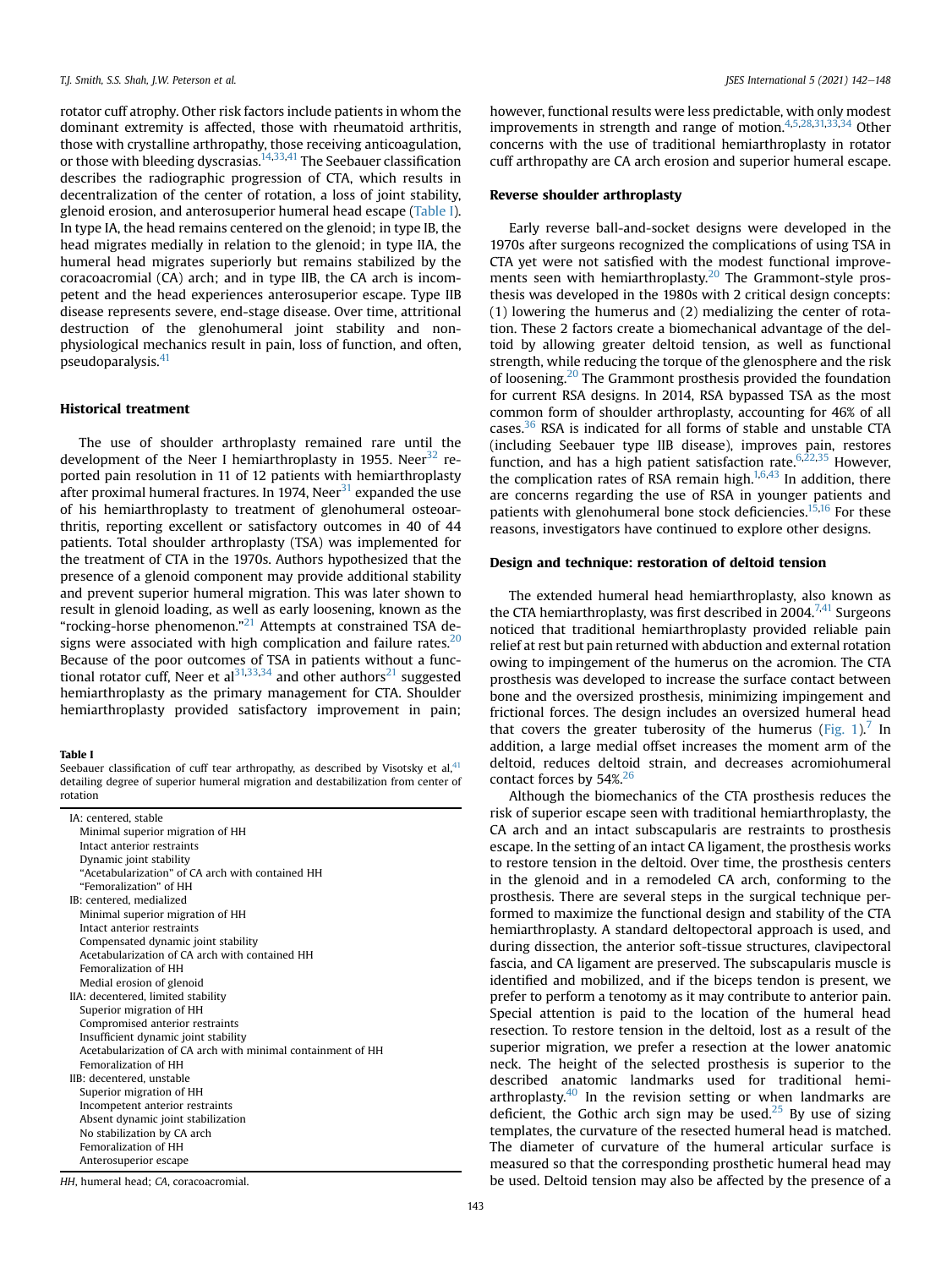<span id="page-3-0"></span>

Figure 1 Illustration of cuff tear arthropathy hemiarthroplasty with oversized head and large medial offset (MO). HR, head radius.

(Reprinted from Journal of Biomechanics, 46, Lemieux PO, Tetreault P, Hagemeister N, Nuño N, Influence of prosthetic humeral head size and medial offset on the mechanics of the shoulder with cuff tear arthropathy: A numerical study, 806-812, February 2013, with permission from Elsevier.)

chronic effusion, which should be evaluated intraoperatively. Pressing the elbow to the patient's side and observing it spring away when the pressure is released is one way the surgeon can judge the tensioning of the deltoid.<sup>[37](#page-7-0)</sup> Humeral retroversion is patient specific but is often increased to nearly  $20^{\circ}$ -30 $^{\circ}$  to maximize prosthesis stability. Impaction grafting is used, when possible, during fixation of the humeral stem to optimize bone stock. When impaction grafting is not possible, cement may be used for humeral stem fixation. Prior to final cementation, particular attention should be paid to the height of the stem to appropriately restore deltoid tension. Furthermore, resection of excess tuberosity extending beyond the curvature of the extended head is necessary to reduce impingement during abduction and external rotation. Subscapularis repair is performed with nonabsorbable transosseous sutures, and stability is augmented by the inferior sheet of the clavipectoral fascia, in addition to preserving the CA ligament.<sup>[29](#page-7-0)</sup> A summary of tips and tricks for use during implantation of the CTA hemiarthroplasty can be found in Table II.

## Modern primary indications

Ideal candidates for modern use of the CTA hemiarthroplasty include low-demand, elderly patients with significant comorbidities, a primary complaint of pain, and modest functional expectations. Ideal candidates have an intact CA arch and preserved forward elevation, as these structures are critical to prosthesis function and stability. The overwhelming majority of patients with advanced CTA today will be candidates for RSA. However, there are certain scenarios in which a CTA prosthesis can be considered for severe arthropathy in the primary setting, especially in patients aged > 70 years who desire to avoid the complications and risk of revision surgery associated with RSA. Instability accounts for up to 30% of all complications after RSA and is the most common cause of early revision. $\frac{9,13,29}{9}$  In their initial cohort of 60 patients, Visotsky et al $^{41}$  reported no dislocations following CTA hemiarthroplasty at a mean follow-up of 32 months. Other complications unique to RSA and not seen in hemiarthroplasty include scapular notching, acromial and scapular spine fractures, baseplate loosening, modular humeral component dissociation, dissociation of the glenosphere from the baseplate, polyethylene wear, and neurologic complica-tions associated with overlengthening.<sup>[29](#page-7-0)</sup> Elderly patients may not tolerate repeated hospitalizations, immobilization, and prolonged rehabilitation associated with reoperation and revision. Treatment with a CTA prosthesis may provide satisfactory improvements in pain and function while mitigating the risk of complications.

Furthermore, special cases for the use of a CTA hemiarthroplasty may include acromial fragmentation, axillary nerve palsy, and severe glenoid bone loss with a poor prognosis for successful baseplate fixation. Abdelfattah et  $al<sup>1</sup>$  $al<sup>1</sup>$  $al<sup>1</sup>$  found that the risk of complications with RSA was highest in patients with deltoid dysfunction or an acromial fracture. Boileau $10$  similarly noted that 2 of the greatest risk factors for instability following RSA are glenoid bone loss and deltoid atrophy. In elderly patients with significant glenoid defects or bone loss, reconstruction with RSA and glenoid augmentations may be costly and technically demanding. CTA hemiarthroplasty may provide a simpler alternative, with a shorter operative time, decreased blood loss, satisfactory function, and resolution of pain. Patients should be counseled preoperatively regarding the modest functional expectations after CTA hemiarthroplasty as those desiring a higher level of function may not be ideal candidates.

Rarely, young patients present with CTA and preserved subscapularis, teres minor, and glenohumeral kinematics. These patients are not candidates for tendon transfers because of the presence of arthrosis, and they are poor candidates for RSA because of their activity level and life expectancy. CTA hemiarthroplasty may provide pain relief, as well as moderate functional outcomes, and allow for eventual delayed conversion to RSA in the young patient with cuff arthropathy.

#### Table II

Tips and tricks for use during implantation of CTA hemiarthroplasty

Humeral retroversion is often increased to  $20^{\circ}$ -30 $^{\circ}$  to maximize prosthesis stability.

When cement is used, particular attention should be paid to the height of the stem and corresponding deltoid tension. Resection of excess tuberosity extending beyond the curvature of the prosthesis is necessary to reduce impingement.

Subscapularis repair is augmented by the inferior sheet of clavipectoral fascia, in addition to preserving the CA ligament.

In the revision setting, well-positioned stems may be converted to a CTA prosthesis if allowed by system modularity.

CTA, cuff tear arthropathy; CA, coracoacromial.

During exposure, care should be taken to preserve the anterior soft tissues, clavipectoral fascia, subscapularis, and CA ligament.

Neck resection is performed along the lower anatomic neck.

The native radius of curvature should be measured and matched to the corresponding prosthesis.

Deltoid tension can be evaluated by pressing the elbow to the patient's side and observing the "spring" when pressure is released.

Impaction grafting is used, when possible, during fixation of the humeral stem to optimize bone stock.

Cemented fixation may be necessary in the revision setting or when impaction grafting is not possible.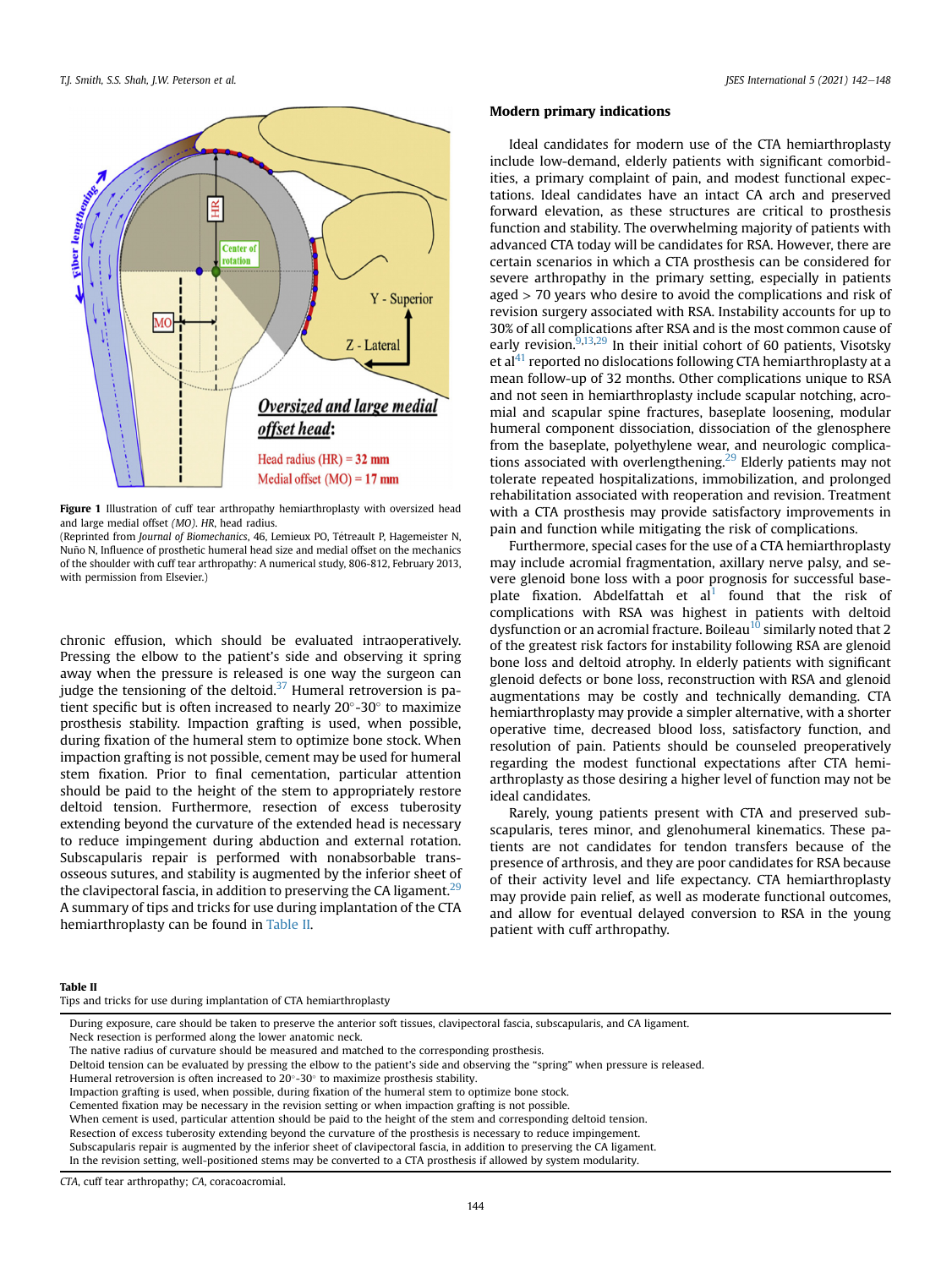# Revision indications

CTA hemiarthroplasty is also a useful tool in the revision and salvage setting. With RSA utilization increasingly rapidly, the subsequent number of revisions is also expected to dramatically increase[.17,23](#page-7-0),[36,43](#page-7-0) Despite increased familiarity and improvements in surgical technique over the past several years, the complication rate of RSA ranges from 15% to 59% and the revision rate is  $>10\%$ .<sup>1,6,22,[43](#page-7-0)</sup> Wagner et  $al<sup>42</sup>$  $al<sup>42</sup>$  $al<sup>42</sup>$  demonstrated successful results with the use of revision RSA as a salvage procedure for failed primary RSA. They observed pain relief, improvements in functional outcome scores, and improved range of motion in a series of 27 patients at a mean of 4.4 years' follow-up. They reported a 5-year surgery-free interval in 85% of patients and an overall complication rate of 22%. Other authors have described a complication rate > 30% after revision RSA[.11,13](#page-7-0) Despite technological advancements in revision prostheses and custom augmentations, there are scenarios in which the degree of glenoid bone loss may be too extreme to permit reimplantation. Boileau et  $al<sup>11</sup>$  $al<sup>11</sup>$  $al<sup>11</sup>$  reported that retention of a reverse prosthesis at the time of revision was not possible 14% of the time. The use of the extended humeral head hemiarthroplasty may be an option in this situation. Conversion to CTA hemiarthroplasty can be performed with modular conversion from a reverse prosthesis to the extended humeral head with retention of the humeral stem. Avoiding stem exchange is advantageous in limiting blood loss, bone loss, the operative time, fractures, and the infection rate. In situations in which modular conversion cannot be performed, implantation may be supplemented by impaction grafting to account for bone loss.<sup>2</sup> CTA hemiarthroplasty may also provide a lower likelihood of reoperation and additional surgical intervention within the shortto mid-term follow-up period. $^{23}$  $^{23}$  $^{23}$  This may be particularly beneficial in elderly patients with significant comorbidities who wish to avoid prolonged rehabilitation and a complicated recovery.

CTA hemiarthroplasty may also be used in the young patient with a failed RSA. Indications for reverse prostheses are expanding to younger patients; however, the failure rates in this population have been reported to be as high as  $15\frac{\text{m}}{\text{s}}$  $15\frac{\text{m}}{\text{s}}$  If there are significant glenoid bone deficits following failed RSA, younger patients can undergo staged treatment with a CTA hemiarthroplasty. In the first stage, glenoid defects undergo bone grafting and the RSA stem is retained but converted to a CTA hemiarthroplasty. After graft healing, the stem may be converted back to a definitive reverse prosthesis.

Another salvage indication for CTA prosthesis is after RSA failure due to infection. Infection rates after RSA are nearly 6 times higher than those after TSA. $9,43$  $9,43$  $9,43$  The extended humeral head of the prosthesis occupies dead space and may provide satisfactory function when used as a dynamic spacer. Following resolution of a periprosthetic joint infection, there may be significant glenoid bone loss at the time of reimplantation. CTA hemiarthroplasty may be used definitively in this scenario. Mahure et  $al^{27}$  $al^{27}$  $al^{27}$  reported that in the elderly patient with multiple comorbidities and an infected shoulder arthroplasty, definitive use of an antibiotic-laden cemented hemiarthroplasty may effectively eradicate infection while providing satisfactory functional results.

## **Outcomes**

Since the original description of the CTA hemiarthroplasty in 2004, few studies have been published on the outcomes. Visotsky et al<sup>[41](#page-7-0)</sup> were the first group to perform CTA hemiarthroplasty; they treated a cohort of 60 patients with an average age of 70.4 years and a mean follow-up period of 32.4 months. The average improvement in forward flexion was more than doubled to  $116^{\circ}$ , and the average external rotation tripled to  $30^\circ$ . Visual analog scale (VAS) scores for

pain decreased from 9.3 preoperatively to 1.9, and an overall success rate of 89% was found. The authors reported no cases of acromial fracture, dislocation, or substantial glenoid changes. Basamania and Bal<sup>[8](#page-7-0)</sup> performed CTA hemiarthroplasty in 132 patients, of whom 88% reported their outcomes as excellent or good, with significant improvements in forward elevation, external rotation, and pain and functional scores. They reported no cases of loosening, infection, or progressive acromial wear.

Arnold et al<sup>[3](#page-7-0)</sup> reported maintained active humeral elevation and satisfactory functional outcome measures in 21 of 24 patients with CTA hemiarthroplasty at a mean age of 75 years. No cases of glenoid erosion, prosthesis migration, or instability were seen during the average follow-up period of 30 months. Firestone et al<sup>[19](#page-7-0)</sup> performed a case series of 22 patients who underwent primary CTA hemiarthroplasty with a mean follow-up period of 43 months, and they reported improvements in pain and function. However, 18% of the cohort was either dissatisfied with treatment or underwent con-version to RSA. Filho et al<sup>[18](#page-7-0)</sup> described pain resolution in all 23 patients who received CTA hemiarthroplasty in their study. Improvements in functional scores and range of motion were also observed, with a 95% patient satisfaction rate at an average followup of 20 months. Somerson et  $al<sup>38</sup>$  $al<sup>38</sup>$  $al<sup>38</sup>$  evaluated a mixed cohort of traditional and CTA hemiarthroplasty prostheses and reported that patients with an intact teres minor, intact subscapularis, and lower preoperative external rotation had a better prognosis for achieving clinical improvement after hemiarthroplasty.

Matsen et al<sup>[29](#page-7-0)</sup> in 2019 published a series of 50 patients receiving CTA hemiarthroplasty with a mean age of 71 years and a minimum 2-year follow-up and found significant improvements in functional outcomes. The percentage of patients able to sleep comfortably increased from 19% to 71% ( $P < .01$ ); the percentage able to place a coin on a shelf at shoulder level increased from 38% to  $86\% (P < .01)$ ; and the percentage able to wash the back of the opposite shoulder increased from 17% to 62% ( $P < .01$ ). The authors reported no complications, revisions, or failures within 2 years of follow-up. However, their strict inclusion criteria and patient selection may limit the ability to extrapolate these results to other patient populations. The patients in this study had retained active elevation > 90 $\degree$ ; typically were aged  $\geq$  70 years; had low preoperative patientreported outcome scores and high presurgical optimism; and typically had Seebauer type I arthropathy and Walch type A glenoids without glenoid retroversion. $2<sup>9</sup>$ 

CTA hemiarthroplasty has not been extensively analyzed in the revision or salvage setting. Hemiarthroplasty is traditionally contraindicated in cases of advanced arthropathy because of concerns regarding superior prosthesis escape. This may raise concern regarding the use of the CTA prosthesis in the revision or salvage setting. There are several small case series describing conversion to traditional hemiarthroplasty after failed RSA or infection. Glanzmann et al $^{23}$  $^{23}$  $^{23}$  reported a series of 16 patients with failed RSA and insufficient glenoid bone stock to support reimplantation of a reverse prosthesis. Conversion to hemiarthroplasty showed variable results, with half of the patients experiencing significant pain relief and satisfactory function and the other half reporting dissatisfaction. Of note, only 1 patient in this cohort received a CTA hemiarthroplasty. Mahure et al<sup>27</sup> published a series of patients who underwent revision to an antibiotic-laden cemented hemiarthroplasty following an infected shoulder arthroplasty. Of the 9 patients available for final follow-up at a mean of 4 years, 89% were reported to have good or fair American Shoulder and Elbow Surgeons scores, with no patients showing clinical or radiologic evidence of recurrent infection. Ince et  $al<sup>24</sup>$  reported a retrospective series of patients with infected shoulder arthroplasty and 1-stage conversion to antibiotic-cemented hemiarthroplasty at a mean follow-up of 5.8 years. Of the 9 patients available for final follow-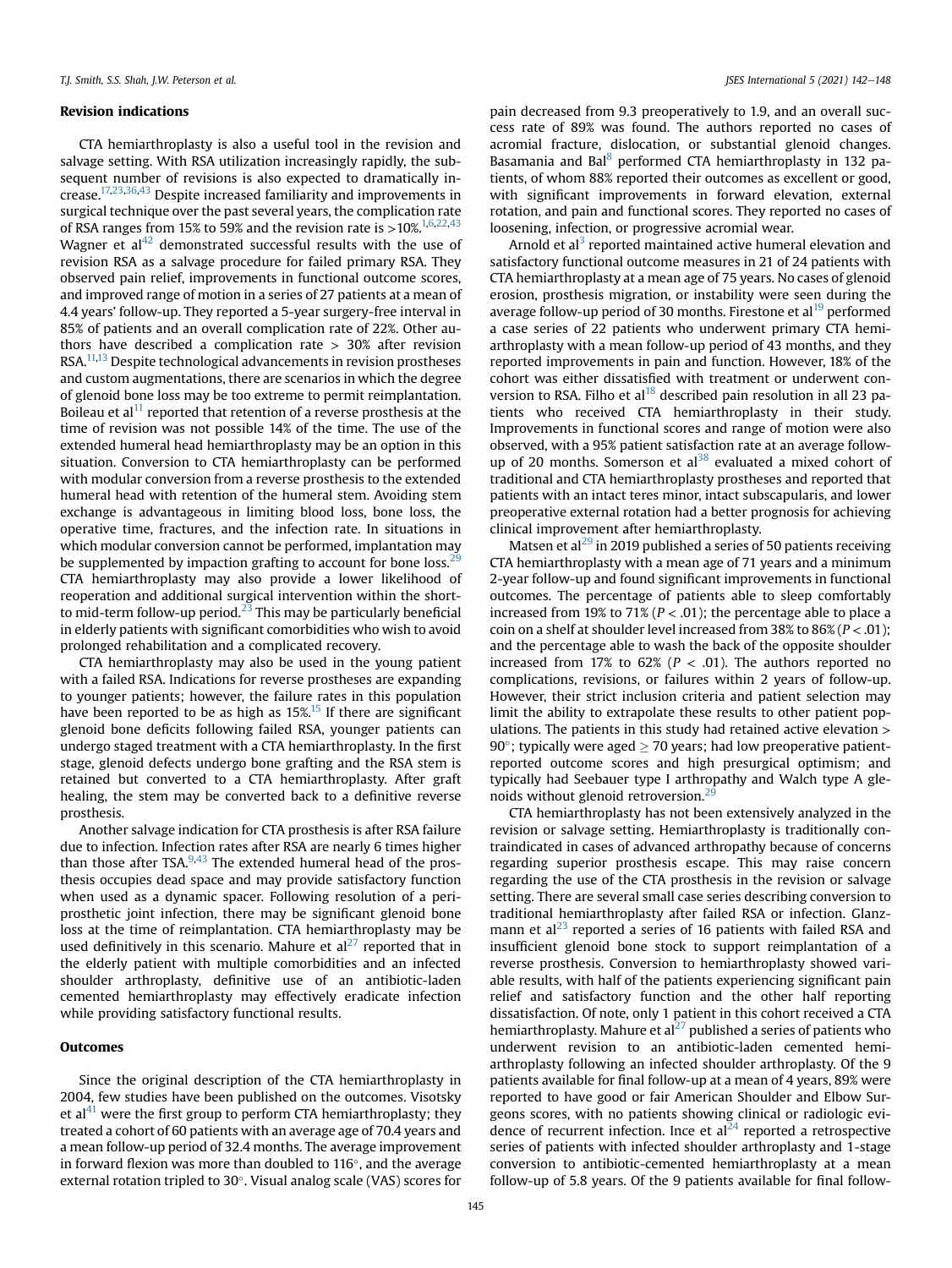

Figure 2 Anteroposterior radiograph of left shoulder showing severe rotator cuff arthropathy with superior humeral migration, glenoid bone loss, and incompetent coracoacromial arch in case 1.

up, 5 reported the ability to perform activities of daily living, 2 reported the ability to perform light activities, and 2 reported the ability to perform light activities within the home. There were no cases of recurrent infection, and 6 of 9 patients reported satisfaction with the procedure. The 3 patients who were unsatisfied experienced superior escape of the hemiarthroplasty. When comparing the primary use of CTA designs in patients with severe arthropathy (Seebauer type IIB disease), Carvalho et al<sup>[12](#page-7-0)</sup> reported statistically significant improvements in pain, range of motion, and functional scores with no difference between Seebauer classification groups.

The senior author has had success using the CTA hemiarthroplasty in the primary, revision, and salvage settings for all Seebauer types and believes this prosthesis is a useful tool in select cases of severe bone deficiency despite the risks of superior prosthesis escape. The following cases illustrate the clinical utilization of the CTA prosthesis. All patients provided informed consent for inclusion in this review.

## Case 1

An 83-year-old female patient with bilateral rotator CTA presented to the clinic with severe left shoulder pain and pseudoparalysis. She had previously undergone successful right-sided RSA performed by the senior author 1 year earlier, with an excellent outcome. Radiographs of the left shoulder showed Seebauer type IIB disease with superior migration of the humeral head, fragmentation of the acromion, and severe bone loss in the superior glenoid (Fig. 2). Computed tomography examination was performed and showed severe medialization of the glenoid and articular step-off. The remaining glenoid was severely deficient. The patient reported a primary complaint of pain and the desire to return to low-demand activities, primarily within the home. After a thorough discussion of the risks and benefits of each procedure, the patient provided consent for RSA vs. CTA hemiarthroplasty pending intraoperative evaluation. Intraoperatively, the acromion was



Figure 3 Anteroposterior radiograph showing extended humeral head (cuff tear arthropathy) hemiarthroplasty in appropriate alignment at approximately 12 months' follow-up in case 1. There is no radiographic evidence of progressive acromial or glenoid wear.

observed to be severely fragmented and eroded medially to the clavicle. The deltoid origin was severely compromised. The glenoid was visualized, and there was severe medialization of the superior glenoid with articular step-off. The remaining glenoid was deficient and was deemed insufficient to support baseplate fixation. The decision was made to proceed with CTA hemiarthroplasty. A reamer was used to minimally contour both the glenoid and subacromial surfaces and to reduce the articular step-off. A CTA hemiarthroplasty was implanted with special attention paid to the curvature and resection of the humeral head, deltoid tension, and tuberosity impingement as previously described (Figs. 3 and [4](#page-6-0)). The subscapularis tendon was repaired to help provide anterior stability, along with the clavipectoral fascia.

Postoperatively, the extremity was maintained in a shoulder orthosis with restricted weight bearing. At 2 weeks, the patient began passive range-of-motion exercises, followed by active motion at 6 weeks and strengthening and resistance exercises at 12 weeks. At 2 years' follow-up, she was pain free with  $90^{\circ}$  of forward flexion,  $60^\circ$  of external rotation, and  $45^\circ$  of internal rotation. No complications, reoperations, or revision surgery occurred, and she reported excellent satisfaction.

# Case 2

A 62-year-old male patient with rotator CTA returned to the clinic with significant shoulder pain and instability 15 months after a left-sided RSA. Radiographs showed loosening and failure of the glenoid baseplate with screw cutout superiorly [\(Fig. 5\)](#page-6-0). Preoperative dual-energy x-ray absorptiometry scan showed severe osteoporosis with bone mineral density 3.5 standard deviations below normal. The patient primarily complained of pain and the desire to return to low-demand activities of daily living. After a thorough discussion, he provided consent and was scheduled for surgery consisting of revision RSA vs. CTA hemiarthroplasty. In the operating room, the glenoid was inspected and showed a significant defect superiorly at the site of screw cutout. The screw holes and areas with bone loss were filled with calcium phosphate. Owing to the degree of glenoid bone loss, severely deficient bone mineral density, patient comorbidities, and low functional status of the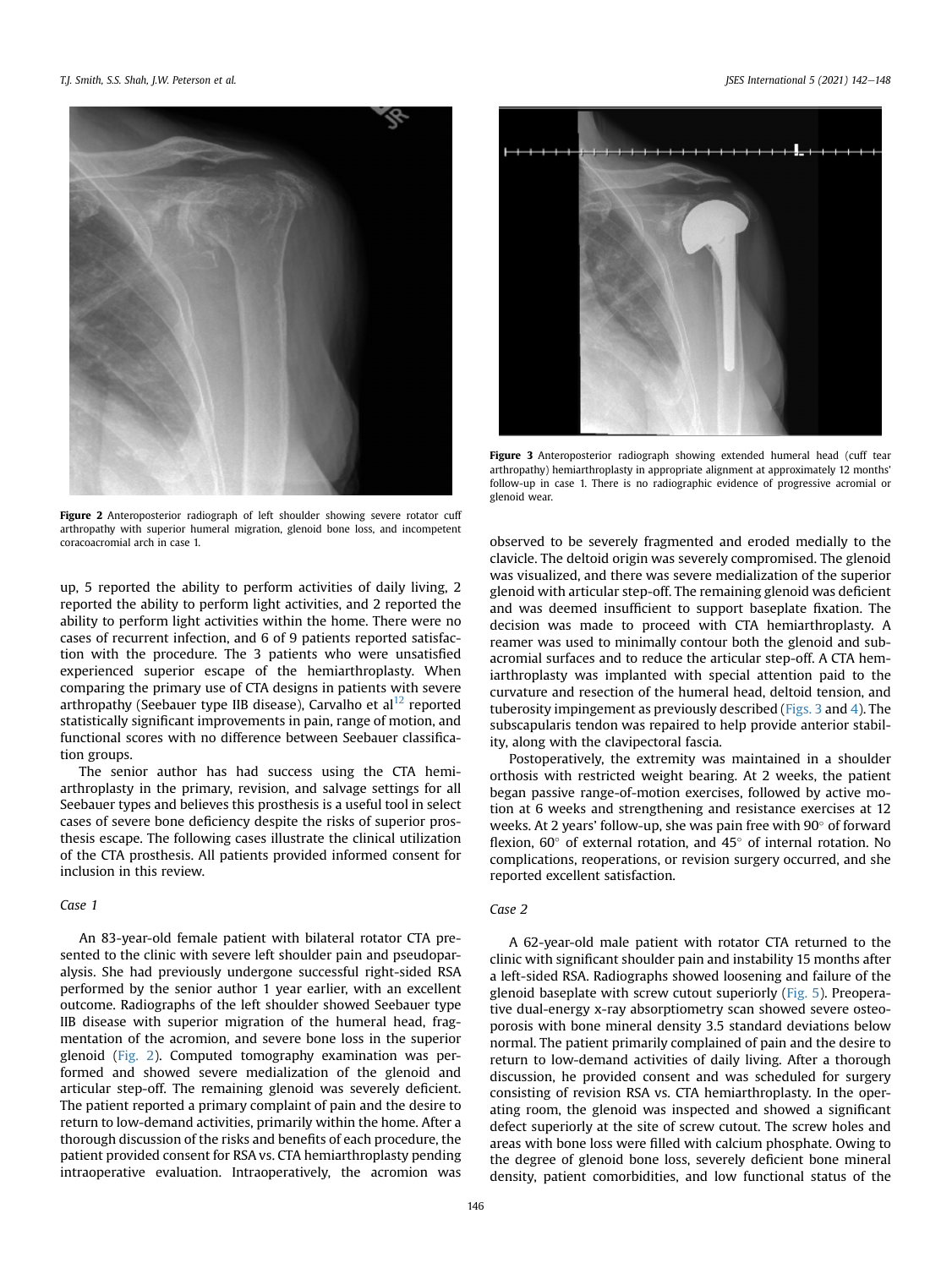<span id="page-6-0"></span>

Figure 4 Axillary radiograph showing extended humeral head (cuff tear arthropathy) hemiarthroplasty in appropriate alignment at approximately 12 months' follow-up in case 1. There is no radiographic evidence of progressive acromial or glenoid wear.

patient, the decision was made to convert the prosthesis to a CTA hemiarthroplasty.

The patient followed the standard rehabilitation protocol. At most recent follow-up, 18 months from the date of surgery, he was able to perform all activities of daily living and rated his pain as 2 of 10 on a VAS. He was able to achieve forward flexion to  $80^\circ$ , external rotation to  $60^\circ$ , and internal rotation to  $40^\circ$ . He was overall very satisfied with the procedure and had not experienced any complications or reoperations.

#### Case 3

An 86-year-old male patient presented with debilitating right shoulder pain, as well as chronic pseudoparalysis with  $\langle 40^\circ$  of active forward flexion. Radiographs showed severe arthropathy with superior humeral escape and severe glenoid bone loss (Seebauer type IIB). A computed tomography scan was obtained to evaluate the degree of bone loss and showed marked glenoid



Figure 5 Anteroposterior radiograph showing failed reverse shoulder arthroplasty with glenoid component screw cutout in case 2.



**Figure 6** Coronal computed tomography image showing superior humeral escape, acromial fragmentation, and severe glenoid bone loss in case 3.

medialization beyond the coracoid, as well as thinning and fragmentation of the acromion (Fig. 6). The patient primarily complained of pain and the desire to return to household activities, and he was counseled regarding RSA vs. CTA hemiarthroplasty. In the operating room, the acromion was inspected and again noted to be very thin and fragmented. Exposure of the glenoid showed substantial bone loss and medialization. Owing to the combination of these risk factors, along with the patient's medical comorbidities, advanced age, and low functional status, the decision was made to proceed with CTA hemiarthroplasty.

The patient progressed through the rehabilitation protocol as described previously. At 1 year of follow-up, he demonstrated 85 of forward flexion,  $55^{\circ}$  of external rotation, and  $40^{\circ}$  of internal rotation. He reported a VAS score of 1 of 10, was able to perform all household activities, and had experienced no complications, reoperations, or revision surgery.

# Conclusion

Despite the increased utilization of the RSA, there is a surgical option for the use of the CTA hemiarthroplasty in select clinical presentations. This prosthesis may provide patients with improved comfort and function while avoiding many of the complications associated with RSA. Ideally indicated in low-demand, elderly patients with CTA and a primary complaint of pain, the CTA design reliably reduces pain while providing modest function within the daily activities of this population.[3](#page-7-0),[8](#page-7-0),[12](#page-7-0),[18,19](#page-7-0),[29,41](#page-7-0) In addition, the benefits of a shorter operative time, lower blood loss, and low complication and reoperation rates make the CTA prosthesis a reasonable treatment option in this population. Patients should be counseled extensively regarding postoperative functional expectations, as active patients, as well as patients desiring a higher level of function, may not be satisfied postoperatively. In addition, progressive subacromial and glenoid erosion may occur with longterm use of the CTA design, potentially diminishing shoulder function. As the utilization of RSA continues to increase in popularity, CTA hemiarthroplasty may also become a useful tool in the